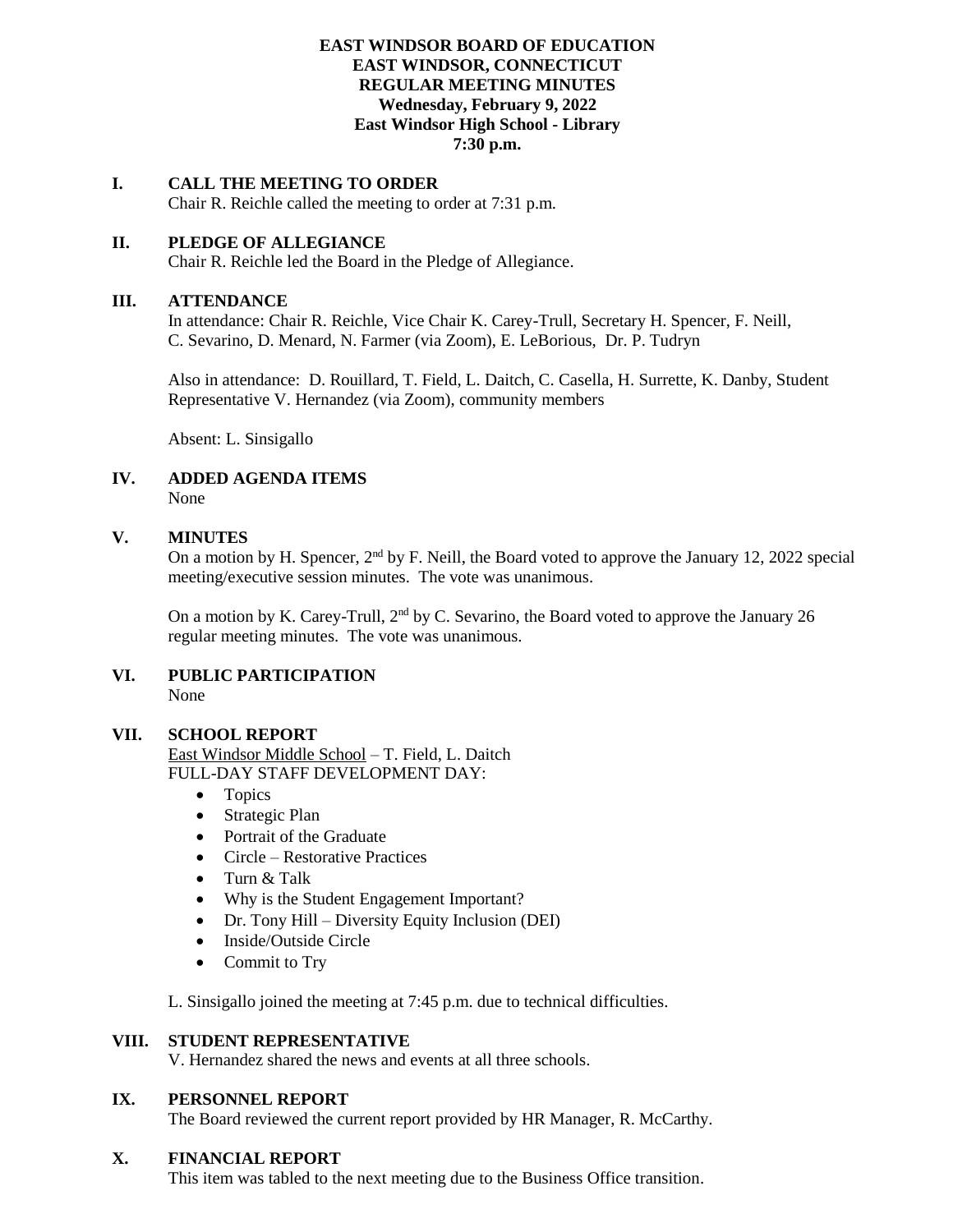**East Windsor Board of Education Regular Meeting Minutes – February 9, 2022 Page 2**

# **XI. CURRICULUM REPORT**

EWPS Instructional Coaches C. Casella, H. Surrette, and K. Danby reported on Illustrative Math:

- Problem-Based Learning
- Supporting Strategic Plan
- Supporting Portrait of the Graduate
- Key Lesson Components
- K-12 Instructional Routines
- BBES in Action
- $\bullet$ 8<sup>th</sup> Grade Algebra: System of Equations
- EWHS Illustrative Math: Algebra I, Algebra II, Geometry
- EWHS Lesson Component Overview
- Let's See it in Action
- Portrait of the Graduate Reflection
- Supporting Portrait of the Graduate
- Q&A

D. Rouillard also spoke to the Vernon Adult Education and Perkins Grant program opportunities.

# **XII. UNFINISHED BUSINESS: VOTE**

Policy Updates (2nd Readings):

- a. 4118.232 Alcohol, Drugs, and Tobacco-Free Workplace On a motion by H. Spencer, 2<sup>nd</sup> by F. Neill, the Board voted to approve the policy as presented. The vote was unanimous.
- b. 4212.42 Drug and Alcohol Test for School Bus Drivers On a motion by K. Carey-Trull,  $2<sup>nd</sup>$  by H. Spencer, the Board voted to approve the policy as presented. The vote was unanimous.
- c. 6142 Basic Instruction Program On a motion by C. Sevarino, 2<sup>nd</sup> by F. Neill, the Board voted to approve the policy as presented. The vote was unanimous.
- d. 6148 FAFSA Completion Program On a motion by D. Menard,  $2<sup>nd</sup>$  by K. Carey-Trull, the Board voted to approve the policy as presented. The vote was unanimous.

# **XIII. UNFINISHED BUSINESS: DISCUSSION**

Re-Entry Update – Dr. P. Tudryn reported the following:

- Governor's Executive Order Governor made the request to extend the mask mandate through February 28, but it has yet to be voted through the legislature
- The CSDE is working with the DPH relative to updated guidance for school districts
- Local Health Department Will work as a resource to provide trends on positive cases and community vaccination rates
- If the mask mandate is lifted, it can only occur in schools if the BOE adopts a mask-wearing requirement
- We will work with all stakeholders, including teachers, nurses, staff, parents, and the community, to reach a decision on mask wearing
- There is a Federal mask mandate for transportation Mask wearing will remain on school buses
- He will be talking to our individual unions relative to contractual obligations for mask wearing
- We will take the necessary time to evaluate all guidance to make an informed decision